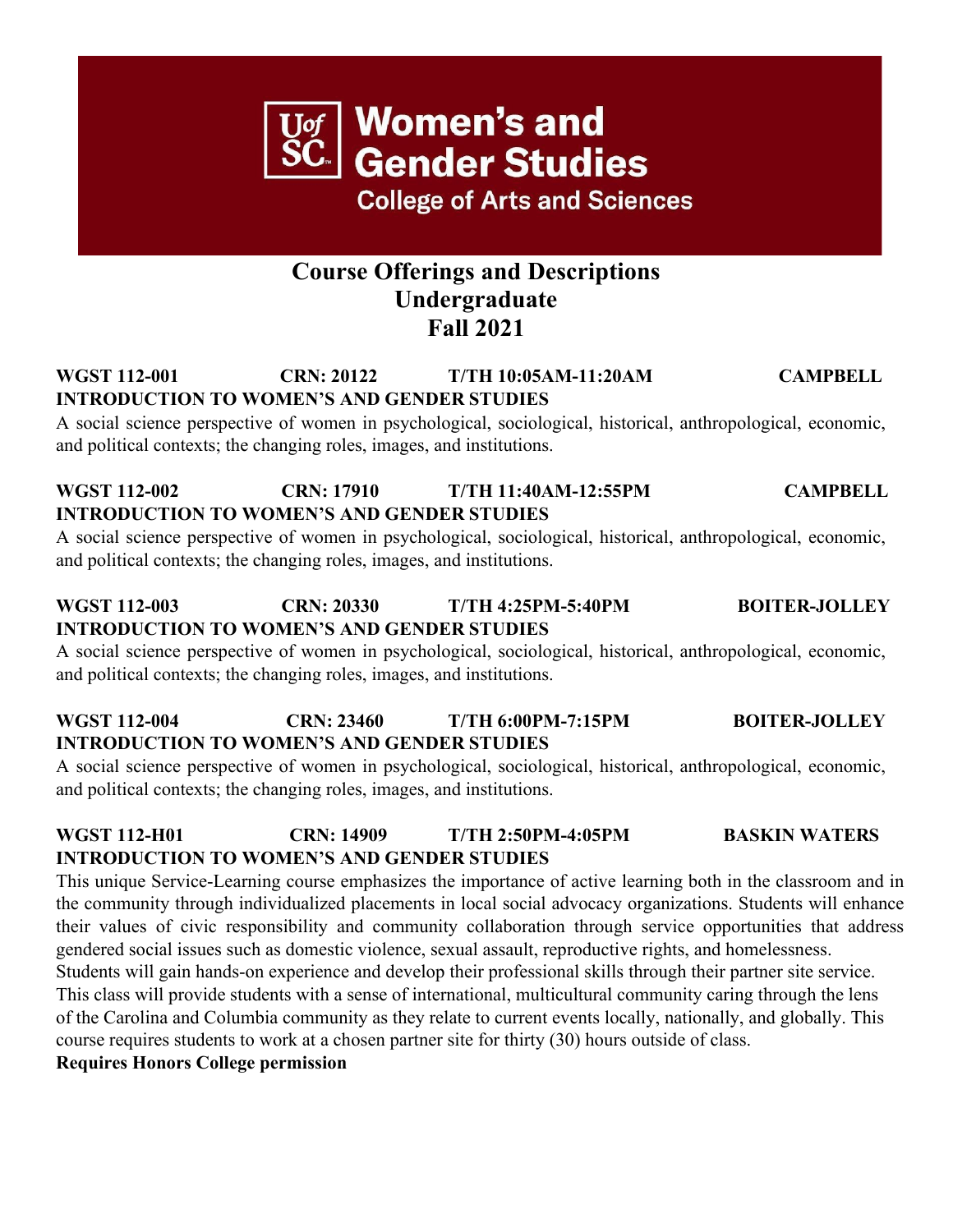| <b>ONLINE SECTIONS OF WGST 112:</b>                              |                   |    |                      |  |
|------------------------------------------------------------------|-------------------|----|----------------------|--|
| <b>INTRODUCTION TO WOMEN'S &amp; GENDER STUDIES</b>              |                   |    |                      |  |
| <b>WGST 112-J10</b>                                              | <b>CRN: 13407</b> | 3A | <b>CAMPBELL</b>      |  |
| <b>WGST 112-J11</b>                                              | <b>CRN: 18990</b> | 3A | <b>CAMPBELL</b>      |  |
| <b>WGST 112-J12</b>                                              | <b>CRN: 13408</b> | 3B | <b>CAMPBELL</b>      |  |
| <b>WGST 112-J13</b>                                              | <b>CRN: 15319</b> | 3B | <b>CAMPBELL</b>      |  |
| <b>WGST 112-J15</b>                                              | <b>CRN: 12758</b> |    | <b>WEISSMAN</b>      |  |
| <b>WGST 112-J16</b>                                              | <b>CRN: 18988</b> |    | WEISSMAN             |  |
| <b>WGST 112-J17</b>                                              | <b>CRN: 18991</b> |    | <b>BOITER-JOLLEY</b> |  |
| <b>BOITER-JOLLEY</b><br><b>WGST 112-J18</b><br><b>CRN: 20133</b> |                   |    |                      |  |
| <b>WGST 112-J19</b>                                              | <b>CRN: 20134</b> |    | <b>LUCHOK</b>        |  |
| <b>WGST 112-J20</b>                                              | <b>CRN: 21843</b> |    | <b>LUCHOK</b>        |  |
| <b>WGST 112-Z1A</b>                                              | <b>CRN: 24001</b> |    | <b>ELLIOTT</b>       |  |
| *3A part-of-term courses: Aug 19- Oct 6                          |                   |    |                      |  |
| 3B part-of-term courses: Oct 11 – Dec 13                         |                   |    |                      |  |

#### **WGST 113-002 CRN: 10077 M/W/F 10:50AM-11:40AM SWAN WOMEN'S HEALTH**

Basic functioning of the female body; effects of society on processes of health and disease.

# **WGST 113-J10 CRN: 21738 WEB LUCHOK**

#### **WOMEN'S HEALTH**

Basic functioning of the female body; effects of society on processes of health and disease.

| <b>WGST 300-001</b>   | <b>CRN: 24643</b> | <b>T/TH 8:30-9:45AM</b> | <b>WOLFE</b> |
|-----------------------|-------------------|-------------------------|--------------|
| <b>SEX AND GENDER</b> |                   |                         |              |

Offers a sociological lens to develop critical ways of thinking about sex and gender as social processes in everyday lives. This course considers how sex and gender shape and affect the experiences of women, men, girls, boys, and individuals who live in the spaces in-between (those who are intersex or transgender) across a wide range of social institutions (family, work, education, politics, etc.).

**Cross-listed course**: SOCY 301

| <b>WGST 300-J10</b>   | <b>CRN: 19485</b> | <b>WEB</b> | <b>PREFFER</b> |
|-----------------------|-------------------|------------|----------------|
| <b>SEV AND CENDER</b> |                   |            |                |

**SEX AND GENDER**

Offers a sociological lens to develop critical ways of thinking about sex and gender as social processes in everyday lives. This course considers how sex and gender shape and affect the experiences of women, men, girls, boys, and individuals who live in the spaces in-between (those who are intersex or transgender) across a wide range of social institutions (family, work, education, politics, etc.).

**Cross-listed course**: SOCY 301

| <b>WGST 301-001</b>                  | <b>CRN: 29204</b> | $M/W/F 1:10-2:00PM$                                                       | <b>MERCK</b> |
|--------------------------------------|-------------------|---------------------------------------------------------------------------|--------------|
| <b>PSYCHOLOGY OF MARRIAGE</b>        |                   |                                                                           |              |
|                                      |                   | The psychological, physiological, and social characteristics of marriage. |              |
| <b>Cross-listed course: PSYC 301</b> |                   |                                                                           |              |
| WGST 304-001                         | <b>CRN: 12390</b> | <b>T/TH 3:55PM-5:10PM</b>                                                 | WAGNER       |

#### **RACE, CLASS, GENDER, AND SEXUALITY**

Historical and contemporary power relationships in race, social class, gender, and sexual orientation. **Cross-listed course**: POLI 305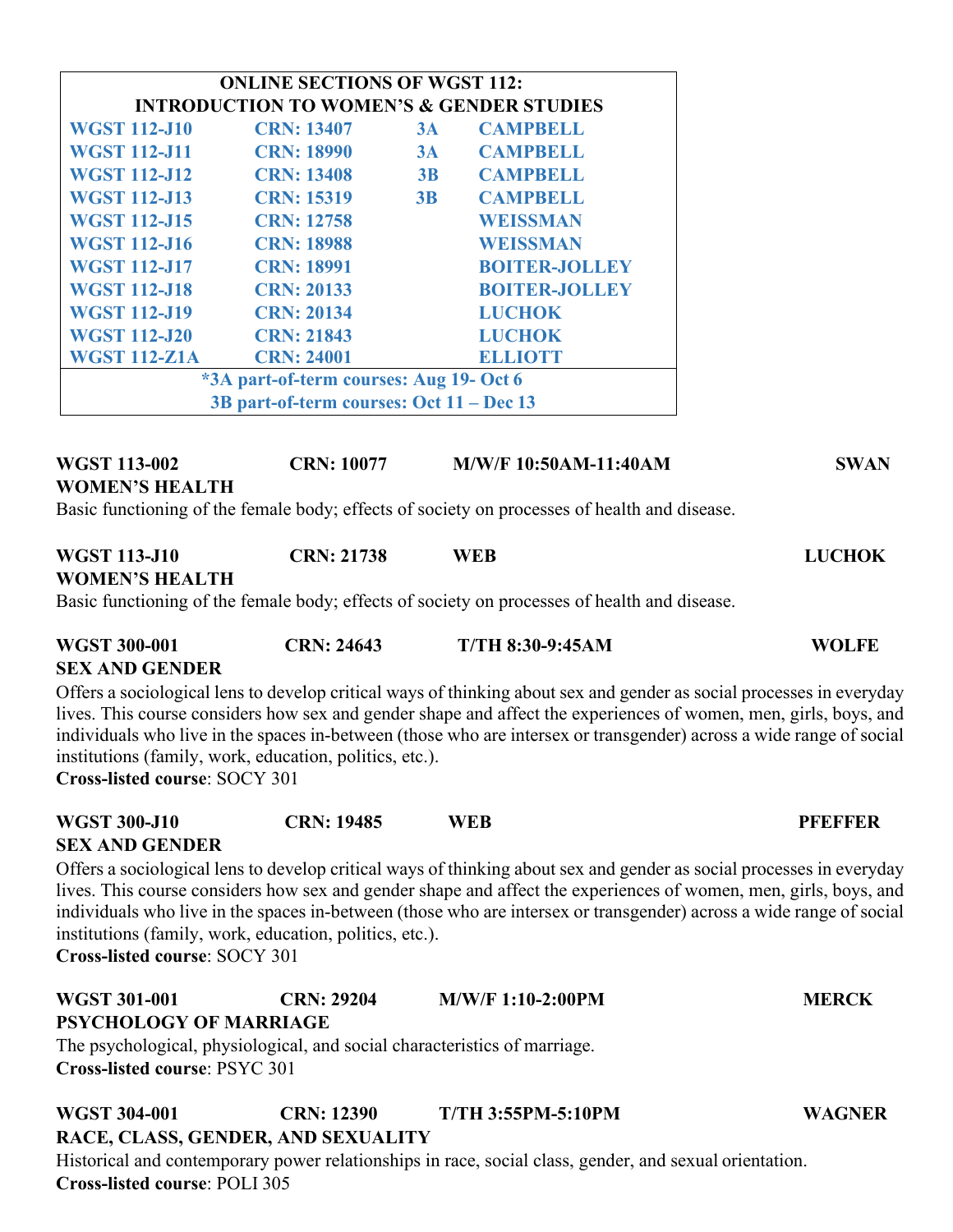# **WGST 304-J11 CRN: 29213 WEB LAMPE**

#### **RACE, CLASS, GENDER, AND SEXUALITY**

Historical and contemporary power relationships in race, social class, gender, and sexual orientation. **Cross-listed course**: SOCY 304 and POLI 305

### **WGST 306-001 CRN: 23841 M/W 11:15AM-12:30PM POPA-MABE SOCIAL WELFARE SERVICES FOR WOMEN AND MINORITIES**

Social welfare services available to women and minorities and the forces that shape these services. **Cross-listed course:** SOWK 305

### **WGST 307-J10 CRN: 23461 T/TH 8:30-9:45AM(WEB) MCCLIMANS FEMINIST THEORY** Historical development of feminist theory and contemporary debates within feminism.

**Cross-listed course:** POLI 307

# **WGST 335-001 CRN: 28234 T/TH 10:05-11:20AM VAN FLEIT WOMEN IN CHINA**

Introduces the connection between gender and the Chinese national imagination. Readings include cultural and historical documents that purport to explain the experience of women in China. Readings in English. Taught in English.

**Cross-listed course:** CHIN 335

**WGST 352-001 CRN: 29297 M/W 2:20-3:35PM STAUFFER** 

#### **GENDER AND POLITICS**

Impact of gender on the distribution of power in society; foundations for intersections of gender, race, social class, and sexuality and their economic, social, and political concomitants.

**Cross-listed course:** POLI 352

| WGST 379-001                  | <b>CRN: 28232</b> | <b>T/TH 4:25PM-5:40PM</b> | <b>HARRISON</b> |
|-------------------------------|-------------------|---------------------------|-----------------|
| <b>WOMEN IN MODERN EUROPE</b> |                   |                           |                 |

Survey of women in European history from the eighteenth to the twenty-first century. Focus on women's citizenship beginning with Enlightenment idea of rights through developments in modern feminism. **Cross-listed course**: HIST 379

#### **WGST 381-001 CRN: 28235 T/TH 2:50-4:05PM BARKER GENDER AND GLOBALIZATION**

Examines the dialectic between globalization and the social construction of gender. Topics include the global assembly line, transnational markets for domestic labor and sex workers, and global feminist alliances. **Prerequisites**: C or better in ANTH 102 or WGST 112. **Cross-listed course**: ANTH 381

#### **WGST 388-H01 CRN: 17738 T/TH 2:50-4:05PM LUCHOK CULTURES, PREGNANCY AND BIRTH**

Anthropological study of pregnancy and birth with a cross-cultural focus comparing the United States to other nations. Examination of cultural factors such as prenatal care, dietary practices, taboos, birth location, practitioners, and birthing styles.

**Requires Honors College permission Cross-listed course**: ANTH 388